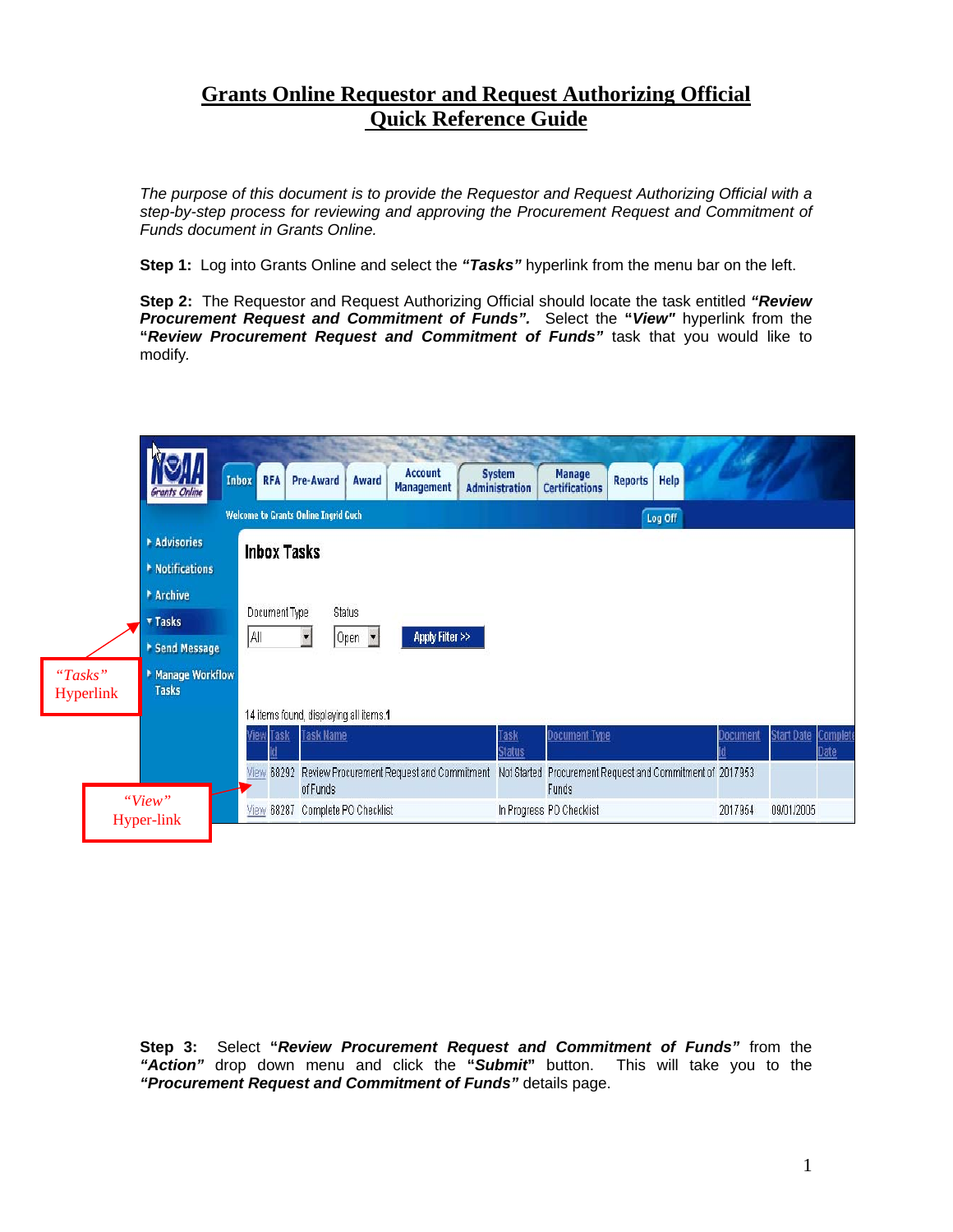## **Grants Online Requestor and Request Authorizing Official Quick Reference Guide**



**Step 4:** The next screen is the *"Procurement Request and Commitment of Funds"* details page (found on the next page).

On this page, the Requestor and Request Authorizing Official should review the *"Procurement Request and Commitment of Funds"* document, validating the following information:

| <b>Active Procurement Requests</b>    | Affected Reference Number                |
|---------------------------------------|------------------------------------------|
| <b>Withdrawn Procurement Requests</b> | <b>EIN Number</b>                        |
| <b>Federal Share Amount</b>           | Shipped To and From Addresses            |
| <b>Request Authorizing Official</b>   | <b>Requisition Contact Person/Number</b> |
| Requestor                             | Line Item Description                    |
| <b>Invoice Address</b>                | <b>Clearances/Remarks</b>                |
| <b>Requisition Number</b>             | <b>ACCS Lines</b>                        |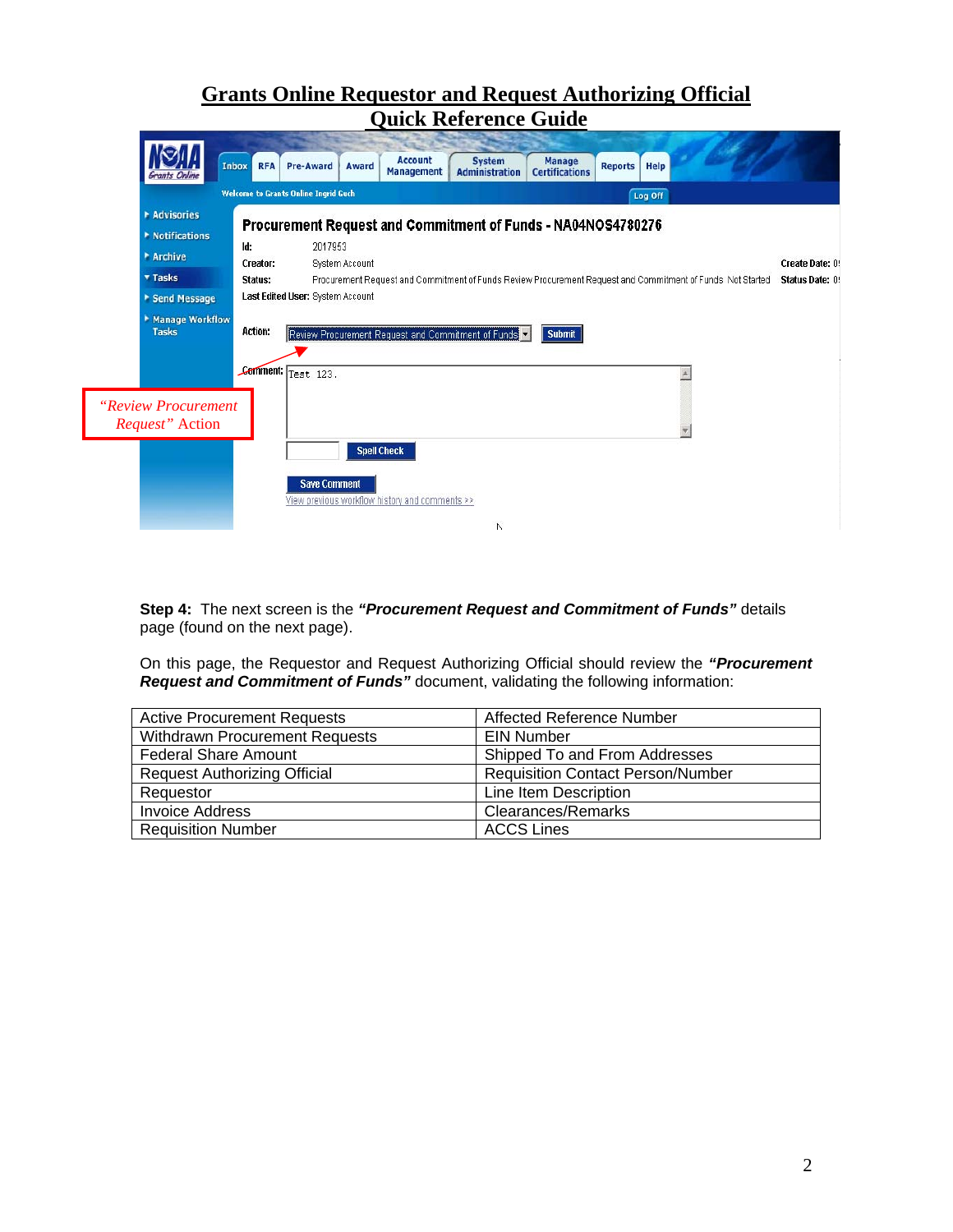## **Grants Online Requestor and Request Authorizing Official Quick Reference**

| ויש:                            | <b>RFA</b><br><b>Inbox</b> | <b>Pre-Award</b>                                                                                                               | Award                   | 'uick keierence Guide<br>Account                                                   |                                               |                                 |                           |         |                                                                        |  |
|---------------------------------|----------------------------|--------------------------------------------------------------------------------------------------------------------------------|-------------------------|------------------------------------------------------------------------------------|-----------------------------------------------|---------------------------------|---------------------------|---------|------------------------------------------------------------------------|--|
|                                 |                            |                                                                                                                                |                         | <b>Management</b>                                                                  | System<br>Administration                      | <b>Manage</b><br>Certifications | <b>Reports</b>            | Help    |                                                                        |  |
|                                 |                            | <b>Welcome to Grants Online Ingrid Guch</b>                                                                                    |                         |                                                                                    |                                               |                                 |                           | Log Off |                                                                        |  |
| Advisories<br>▶ Notifications   |                            | <b>Award File Header Information</b>                                                                                           |                         |                                                                                    |                                               |                                 |                           |         |                                                                        |  |
| $Archive$                       |                            |                                                                                                                                |                         |                                                                                    |                                               |                                 |                           |         |                                                                        |  |
| $Thus \overline{a}$             |                            | <b>CFDA Number:</b>                                                                                                            | 11.440                  | <b>Award File Period:</b>                                                          | 09/01/2004 -<br>08/31/2007                    | Program Office:                 |                           |         | National Environmental Satellite Data and<br>Program Office (NESDISPO) |  |
| ▶ Send Message                  |                            | Program Officer:                                                                                                               | Ingrid<br>Guch          | <b>Program Officer Phone:</b>                                                      | 3017130088                                    |                                 | Program Officer Email:    |         | ingrid.guch@noaa.gov                                                   |  |
| Manage Workflow<br><b>Tasks</b> | Project Title:             | <b>Federal Funding:</b><br><b>Organization Name:</b>                                                                           | \$0.00<br>test          | <b>Non Federal Funding:</b><br>University of Maryland, Biotechnology Institute     | \$0.00                                        |                                 | <b>Grants Specialist:</b> |         | Undefined                                                              |  |
|                                 |                            | Procurement Request and Commitment of Funds - NA04NOS4780276                                                                   |                         |                                                                                    |                                               |                                 |                           |         |                                                                        |  |
|                                 |                            | <b>Active Procurement Requests:</b><br>Nothing found to display.                                                               |                         |                                                                                    |                                               |                                 |                           |         |                                                                        |  |
|                                 |                            | Withdrawn Procurement Requests:<br>Nothing found to display.                                                                   |                         |                                                                                    |                                               |                                 |                           |         |                                                                        |  |
|                                 |                            | Federal Share: * \$\$500,000.00                                                                                                |                         |                                                                                    |                                               |                                 |                           |         |                                                                        |  |
|                                 |                            | Request Authorizing Official: Title                                                                                            |                         |                                                                                    | Telephone:                                    |                                 |                           |         |                                                                        |  |
|                                 |                            | Norman Mendes                                                                                                                  |                         |                                                                                    | 562-980-4010                                  |                                 |                           |         |                                                                        |  |
| R                               | Requestor:<br>Ingrid Guch  |                                                                                                                                | Title:<br>f             |                                                                                    | <b>Telephone:</b><br>3017130088               |                                 |                           |         |                                                                        |  |
|                                 |                            | Invoice Address: *<br><b>501 WEST OCEAN</b><br>SUI WEST OCEAN<br>BVLD, LONG BEACH,<br>CA 90802-4213 USA                        |                         | <b>Requisition Number: *</b><br>$\Delta$ NAGO0000502458                            |                                               |                                 |                           |         |                                                                        |  |
|                                 |                            | Affected Reference Number: EIN:<br>NA04NOS4780276                                                                              |                         | 12-1234567                                                                         |                                               |                                 |                           |         |                                                                        |  |
|                                 | To: '                      | Nevada University<br>and Community<br>College System,<br>Desert Research<br>Institute<br>2215 Raggio<br>Parkway Re<br>Reno, NV | $\sim$<br>$-1$          | Ship To: *<br>1335 EAST WEST HWY.<br>SILVER SPRING, MD                             | $\sim$                                        |                                 |                           |         |                                                                        |  |
| $\mathbb{Z}$                    | Ingrid Guch                |                                                                                                                                |                         | Requisition Contact Person: * Telephone Number: *<br>301-713-0088 x153             |                                               |                                 |                           |         |                                                                        |  |
|                                 | $\mathbf{1}$               | Line Item: Description: *                                                                                                      |                         | Project Start Date: 2005-11-02.<br>$\overline{ }$                                  | Quantity: Unit Issue:<br>EACH<br>$\mathbf{1}$ |                                 |                           |         |                                                                        |  |
|                                 |                            | <b>Clearances/Remarks:</b>                                                                                                     |                         |                                                                                    |                                               | $\sim$<br>$\vert$               |                           |         |                                                                        |  |
|                                 |                            |                                                                                                                                |                         |                                                                                    |                                               |                                 |                           |         |                                                                        |  |
|                                 | 14                         | One item found.1<br><b>Bureau Fund Fis</b><br>2005<br>$\sigma$                                                                 |                         |                                                                                    |                                               |                                 |                           |         |                                                                        |  |
| "Save and Return to             |                            | Add New ACCS Line<br>PRCF Total for this Award action:                                                                         |                         | \$500,000.00<br>Total Federal funds authorized for this Award action: \$500,000.00 |                                               |                                 |                           |         |                                                                        |  |
|                                 |                            |                                                                                                                                |                         |                                                                                    |                                               |                                 |                           |         |                                                                        |  |
| Main" Button                    |                            | Budge Officer Comments                                                                                                         |                         |                                                                                    |                                               |                                 |                           |         |                                                                        |  |
|                                 | Save                       |                                                                                                                                | Save and Return to Main | Cancel                                                                             |                                               |                                 |                           |         |                                                                        |  |
|                                 |                            |                                                                                                                                |                         |                                                                                    |                                               |                                 |                           |         |                                                                        |  |

**Step 5:** After reviewing the document, select the **"***Save and Return to Main"* button located at the bottom of the screen.